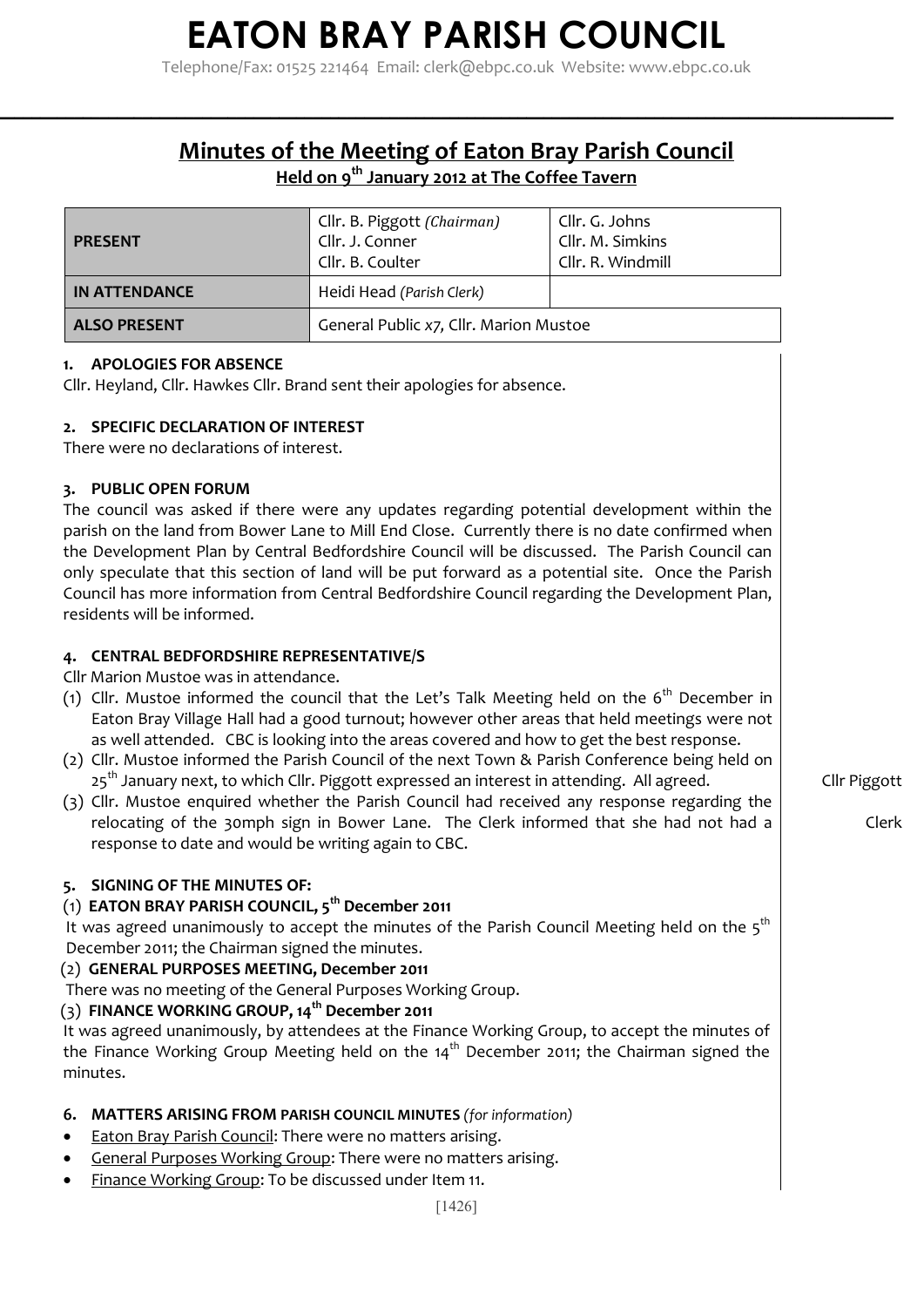Telephone/Fax: 01525 221464 Email: [clerk@ebpc.co.uk](mailto:clerk@ebpc.co.uk) Website: www.ebpc.co.uk

## **7. MEETING OF EATON BRAY PARISH COUNCIL and EB LIONS, 12th December 2012**

- (1) It was agreed unanimously, by attendees at the meeting of Eaton Bray Parish Council and EB Lions, to accept the minutes of the meeting held on the  $12<sup>th</sup>$  December 2011; the Chairman signed the minutes.
- (2) Further to a visit to The Rye Recreation Ground with member of the Parish Council and representative of EB Lions, the proposed location of the proposed facility is to the right of the main football pitch on the Totternhoe Road side; the green is already used for grass football matches and will continue to be so (plan attached). It was proposed that the Parish Council agree in principle to the position of this pitch, however with the proviso that the Parish Council put a notice into Focus informing residents of these proposals and their response to this facility. All agreed. Clerk to organise for the notice to be placed into the February Focus. Agreed.
- (3) Clarification was also received regarding the existing children's play area, which will remain in its current position.

### **8. PLANNING COMMITTEE REPORT**

(1) Planning Applications: December 2011

| Application                                                                                                                                                                                                                                                                                                                                                                                                                                                                                                | Address/Development                                                                                                         | Decision               | Comments                                                                                                                                                  |  |  |
|------------------------------------------------------------------------------------------------------------------------------------------------------------------------------------------------------------------------------------------------------------------------------------------------------------------------------------------------------------------------------------------------------------------------------------------------------------------------------------------------------------|-----------------------------------------------------------------------------------------------------------------------------|------------------------|-----------------------------------------------------------------------------------------------------------------------------------------------------------|--|--|
| CB/11/04532                                                                                                                                                                                                                                                                                                                                                                                                                                                                                                | Rear of 16 The Rye, Eaton Bray/<br>revised application; plots 1&4 to<br>incorporate conservatory/<br>additional dormers.    | No Objections          | n/a                                                                                                                                                       |  |  |
| CB/11/04496                                                                                                                                                                                                                                                                                                                                                                                                                                                                                                | Land to rear of White Horse PH,<br>Park Lane, Eaton Bray/development<br>of 4 houses and changes to existing<br>pub car park | Recommended<br>Refusal | Over-development of site<br>(1)<br>Overdevelopment in a<br>(2)<br>conservation area<br>Poor access<br>(३)<br>(4) Loss of car parking spaces<br>*see below |  |  |
| *The loss of car parking space will reduce potential customers from visiting the White Horse, the only<br>remaining public House in this parish. In addition those that do visit, with reduced customer parking, will<br>lead to indiscriminate parking in and around this area.<br>* On looking through the application the Parish Council note reference to previous planning applications<br>for the development of this site: however the Parish Council have never received notification of any other |                                                                                                                             |                        |                                                                                                                                                           |  |  |

applications being submitted. Can Central Bedfordshire Council please give more clarification on this? All planning application recommendations by the Parish Council are to be reported to the relevant authority. All agreed.

#### **9. BUSINESS MATTERS**

- (1) Cricket Club: Solicitors have been contacted to confirm final details of Lease, awaiting clarification of a few points.
- (2) Standing Orders: The draft Standing Orders were put to the Parish Council. A few amendments were made to the Standing Orders which were agreed. Final copy of the Standing Orders to be signed off at the Parish Council Meeting in February. All agreed.
- (3) Parish Byelaws: The Parish Council are awaiting provisional approval for the proposed Byelaws.
- (4) Parish Plan: The new Parish Council Notice Board is being fitted. It was proposed to display Parish Councillor contact details and a full copy of the previous months' minutes. All agreed.
- (5) Open Spaces: Feedback to follow.

(6) Parish Trees:

(i) *School Lane Recreation Ground:* The council were informed of concerns raised regarding trees in School Lane, due to the issue of costs it was proposed that the council look at obtaining quotes to trim back of trees to boundary line. All agreed. Clerk to tender.

[Attachment](http://www.ebpc.co.uk/minutes/2012-01-january-attachment.pdf)

Clerk/Focus

Clerk

PC/February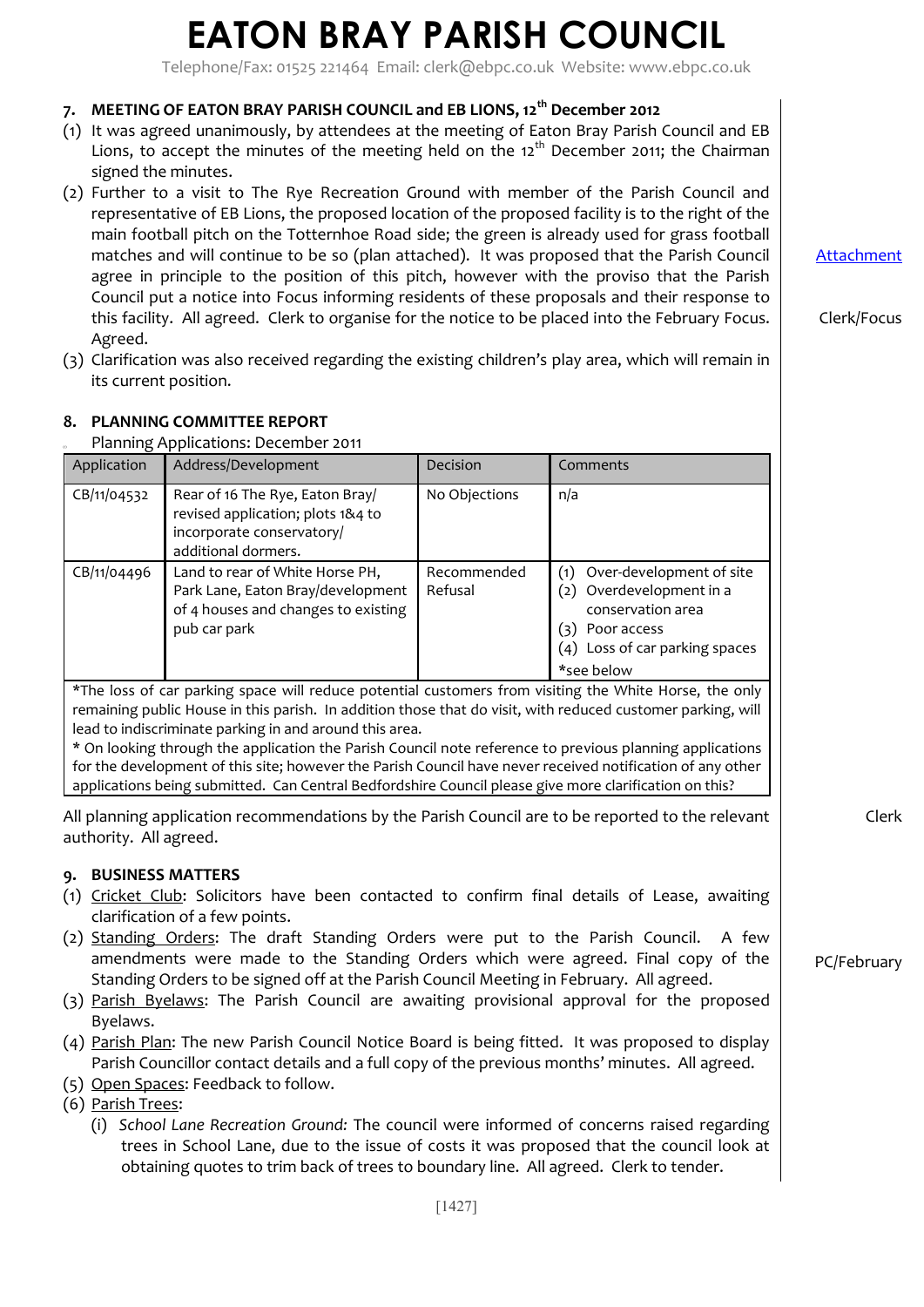Telephone/Fax: 01525 221464 Email: [clerk@ebpc.co.uk](mailto:clerk@ebpc.co.uk) Website: www.ebpc.co.uk

| (ii) Mill End Close: Due to damage caused to a resident's fence from a fallen tree, it was<br>proposed the council obtain a quote for work to this fence to make good. All agreed. In<br>addition trees to the rear of [2a] have become overgrown; therefore it was proposed that<br>the Clerk obtain quotes for these trees to be trimmed back to boundary line. All agreed.<br>(iii) Landscape Buffer/Ransome Strip: A letter has been received from the land owner adjacent<br>to this strip who is not happy with work planned to be carried out on this section of land.<br>It was proposed the council forward documentation to the land owner showing details of<br>the strip. All agreed.                                                                                                                                                                                                                                                                                                                                                                                      | Clerk<br>Clerk<br>Clerk                                    |
|----------------------------------------------------------------------------------------------------------------------------------------------------------------------------------------------------------------------------------------------------------------------------------------------------------------------------------------------------------------------------------------------------------------------------------------------------------------------------------------------------------------------------------------------------------------------------------------------------------------------------------------------------------------------------------------------------------------------------------------------------------------------------------------------------------------------------------------------------------------------------------------------------------------------------------------------------------------------------------------------------------------------------------------------------------------------------------------|------------------------------------------------------------|
| (7) Agenda Items:<br>(i) Cheeky Monkeys: The council were presented with a record of expected costs for the<br>running of this local group. It was proposed that the council offer a single payment,<br>towards the rent/insurance costs of £200. All agreed. The council also wanted to wish this<br>local group all the best for the future.<br>(ii) Five Bells: A letter was sent by recorded delivery to the registered owners of this property<br>in December 2011 and to date no response has been received. It was proposed the Clerk<br>write another letter asking for a response. All agreed.                                                                                                                                                                                                                                                                                                                                                                                                                                                                                | Donation<br>Clerk                                          |
| (8) Discretionary Items: Stakeholder Pension -due to government changes to pensions for public<br>sector workers, Clerks on a low income must be offered a pension within their role. The two<br>options available are the Stakeholder Pension and a new scheme being introduced, the Nest<br>Scheme; it was recommended to wait until full details of all schemes are available before a<br>decision is made. All agreed.                                                                                                                                                                                                                                                                                                                                                                                                                                                                                                                                                                                                                                                             |                                                            |
| 10. GENERAL REPORTS<br>(1) Chairman's Correspondence<br>(i) On behalf of the Parish Council, Cllr Piggott wished to thank Cllr Simkins for organising the<br>Christmas brass band. From feedback received, an event enjoyed by all.<br>(ii) Letter of Resignation from Cllr Hawkes; read to all councillors. Cllr Hawkes has agreed to<br>help the Parish Council as a volunteer and to be involved in the completion of the School<br>Lane Play area. The councillors all wished to express their thanks to Cllr Hawkes for all the<br>work she put in for the Parish Council. All agreed. Clerk to action.<br>(iii) Email received regarding an invitation to the Buckingham Palace Garden Party on 22 May<br>2012; it was proposed that a member of the Parish Council who has not had the<br>opportunity of attending such an event represent Eaton Bray, Cllr Simkins was put<br>forward for attending. All agreed.<br>(iv) Letter received from CBC on their Prioritised Works Programme 2012-201; recommended<br>to be looked at by General Purposes Working Group. All agreed. | Clerk<br><b>Cllr Simkins</b><br><b>GP Working</b><br>Group |
| (2) Parish Clerk<br>(i) Letter from Cllr Heyland; read to all councillors. Due to the circumstances, it was<br>proposed that the Councillors agree to Cllr Heyland's absence be extended for an<br>additional six months. All agreed.<br>(ii) Quotation for work to damage caused to The Rye Clubhouse £65. Agreed.<br>(iii) Quotation for work for removal of fallen tree at St Mary's Church £120. Agreed.<br>(iv) Quotation for work to The Rye Group for wooden posts to stop cars £98. Agreed.<br>(v) Quotations for work to Bus Stop at The Meads; for further discussion at February Parish<br>Council Meeting. All agreed.<br>(vi) Emergency contact for February Focus 2012; proposed Cllr Coulter. All agreed.<br>(vii)Parish Council Meeting dates for 2012 - the following dates were proposed and agreed.<br><sup>→</sup> Monday 6 <sup>th</sup> February 2012<br>→ Monday 5 <sup>th</sup> March 2012<br><sup>→</sup> Monday 2 <sup>nd</sup> April 2012                                                                                                                   | PC/February<br>Clerk/Focus                                 |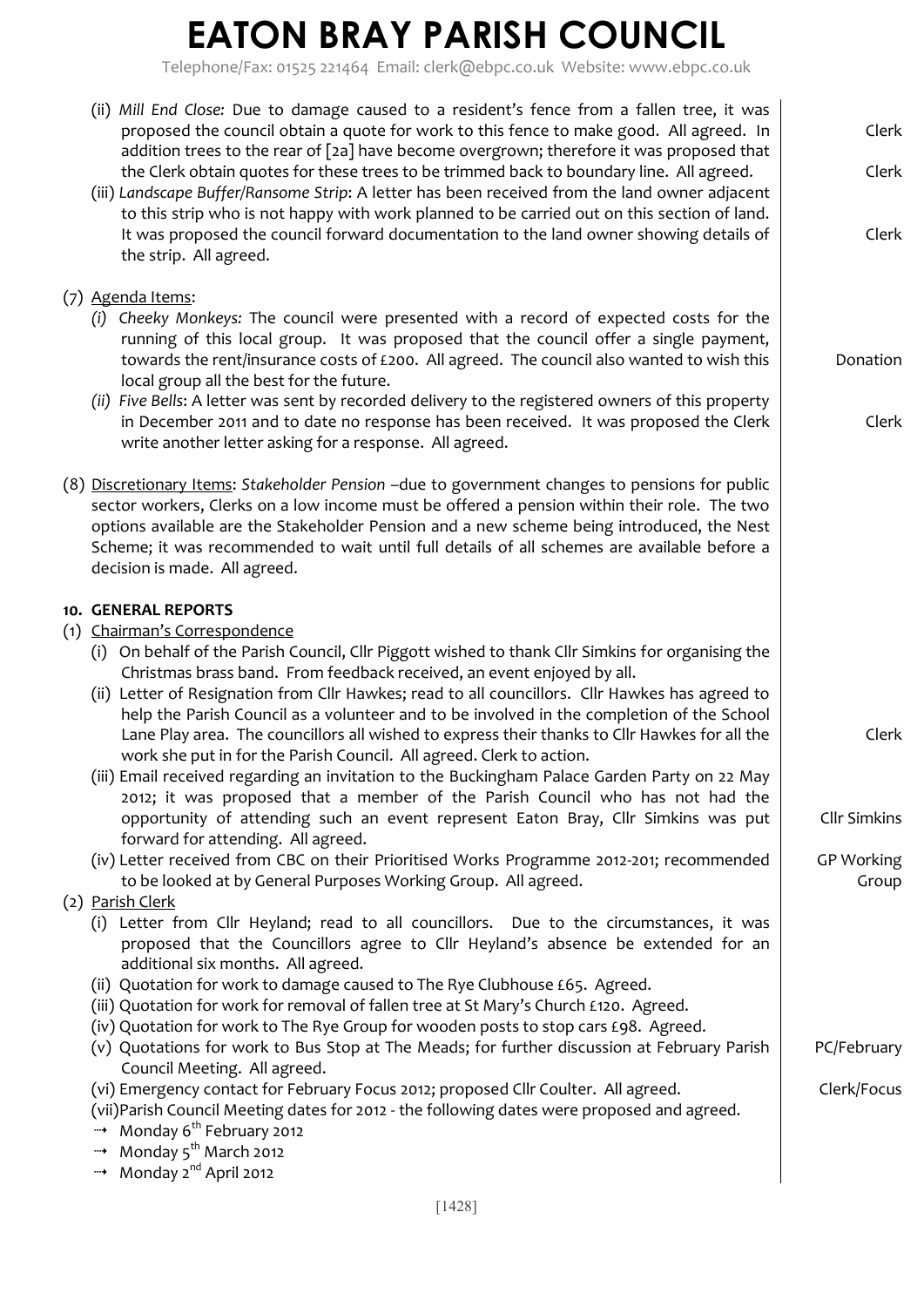Telephone/Fax: 01525 221464 Email: [clerk@ebpc.co.uk](mailto:clerk@ebpc.co.uk) Website: www.ebpc.co.uk

- <sup>→→</sup> Monday 14<sup>th</sup> May 2012 Annual Parish Meeting
- Tuesday 15th May 2012 *Annual Meeting of Eaton Bray Parish Council*
- <sup>→→</sup> No meeting in June *should any urgent matters arise, then a special meeting of Eaton Bray Parish Council will be called*
- $\rightarrow$  Monday 2<sup>nd</sup> July 2012
- <sup>→</sup> No Meeting in August
- $\rightarrow$  Monday 3<sup>rd</sup> September 2012
- <sup>→</sup> Monday 1<sup>st</sup> October 2012
- $\rightarrow$  Monday 5<sup>th</sup> November 2012
- $\rightarrow$  Monday 3<sup>rd</sup> December 2012
- (3) Recreation Grounds: Within the agreed costs for the play equipment for School Lane Recreation Ground, the safety surface/matting is on order to allow for installation. All agreed.
- (4) Coffee Tavern/Cottage: The current tenants will be leaving the property and the Coffee Tavern Trustees (CTT) is in the process of advertising the property for rent.
- (5) Cemetery: The Parish Council asked the Clerk to chase CBC, Planning, on the options available for additional land required for burials at the Cemetery. All agreed.

The Clerk presented a memorial application which does not conform to the current cemetery regulations. The Parish Council considered the application for the memorial design; however they do believe that the memorial for this section of the cemetery must comply with the Cemetery Regulations. It was felt that by allowing one memorial in this new section to be approved (that does not comply with the regulations) would set a precedent and allow other families wishing for a memorial for their loved one to claim their right to go outside those regulations set. Therefore, the council asked the Clerk to advise that the memorial be made in line with the size stated in the regulations. In addition, the council asked the Clerk to write to Memorials of Distinction to remind them of the Cemetery Regulations with regards to memorials; to ensure that families are made aware of the sizing within this section of the cemetery prior to them forwarding a memorial application to the council for approval. All agreed.

(6) Finance: To be discussed under Item 11.

#### **11. BUDGET 2012/PRECEPT**

- (i) Due to costs set out within the 2012-2013 Parish Council budget, it was proposed that the Precept application for 2012 be £60,000. All agreed.
- (ii) It was proposed that the Parish Council open an additional account to hold reserves earmarked for expenditure. All agreed. Clerk to action.

#### **12. TO RESOLVE TO PAY DECEMBER 2011 ACCOUNTS**

(1) It was unanimously agreed to pay the December 2011 accounts.

| <b>MONTHLY PAYMENTS: SEPTEMBER 2011</b>            |           |  |
|----------------------------------------------------|-----------|--|
| Ground Maintenance                                 | 1,443.50  |  |
| Work to damage to The Rye Clubhouse                | £65.00    |  |
| Additional keys for Tennis Club use                | £24.00    |  |
| Donation to Magpas                                 | £100.00   |  |
| Re-imbursement of costs; carol sheets & brass band | £105.00   |  |
| Payment of Public Works Loan; village hall         | £3,578.27 |  |
| Cemetery costs                                     | £230.00   |  |
| Salaries (Clerk & Handyman)                        | £1074.06  |  |
| HM Revenue & Customs (PAYE/NIC)                    | £180.85   |  |
| <b>TOTAL Monthly Outgoings</b>                     | £6,800.68 |  |

Clerk

Clerk

Clerk